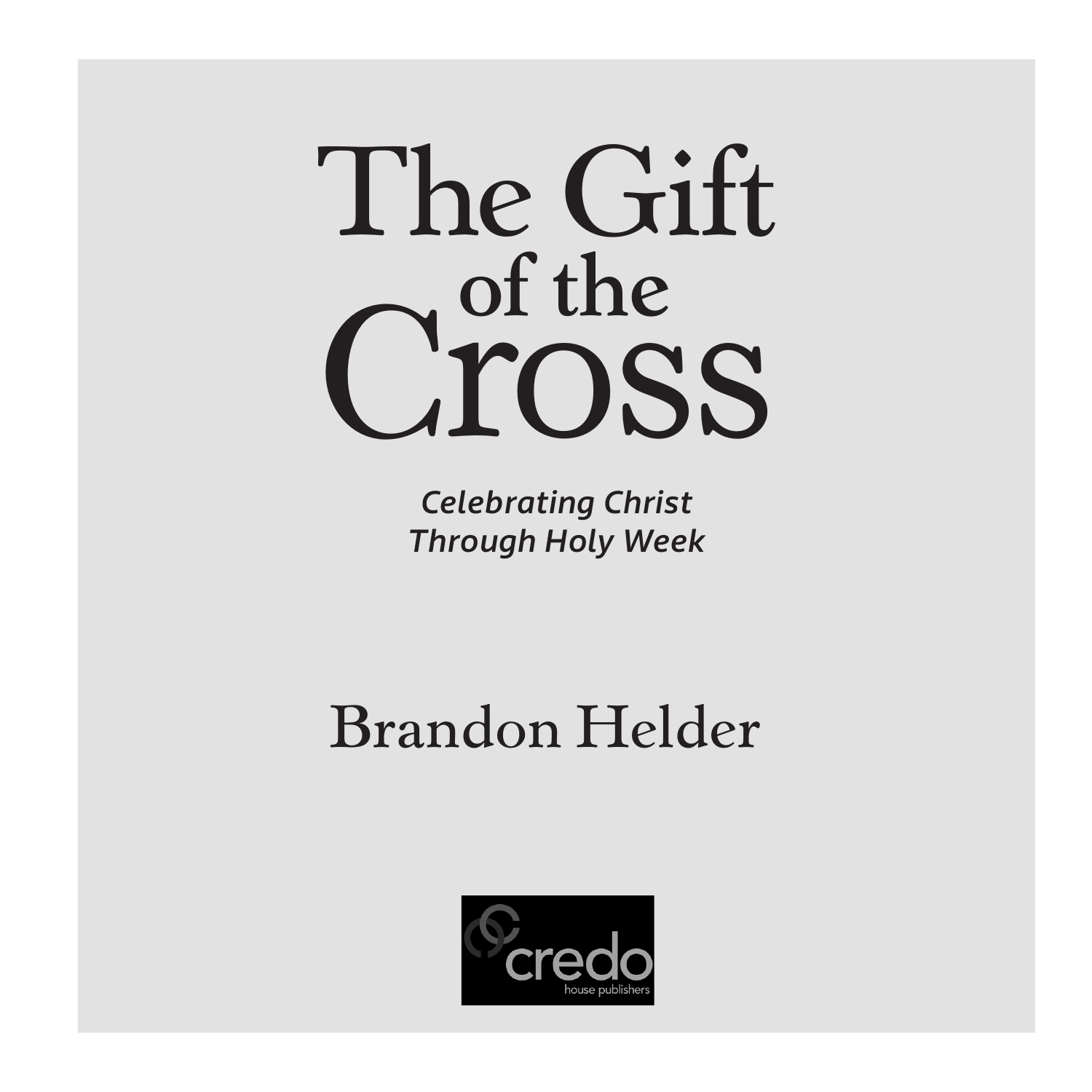For Dad and Mom, who first opened the Bible for me.

> The Gift of the Cross Copyright © 2021 by Brandon Helder All rights reserved.

Published in the United States of America by Credo House Publishers, a division of Credo Communications LLC, Grand Rapids, Michigan credohousepublishers.com

ISBN: 978-1-62586-203-7

Cover and interior design by Sharon VanLoozenoord Editing by Donna Huisjen

> Printed in the United States of America First edition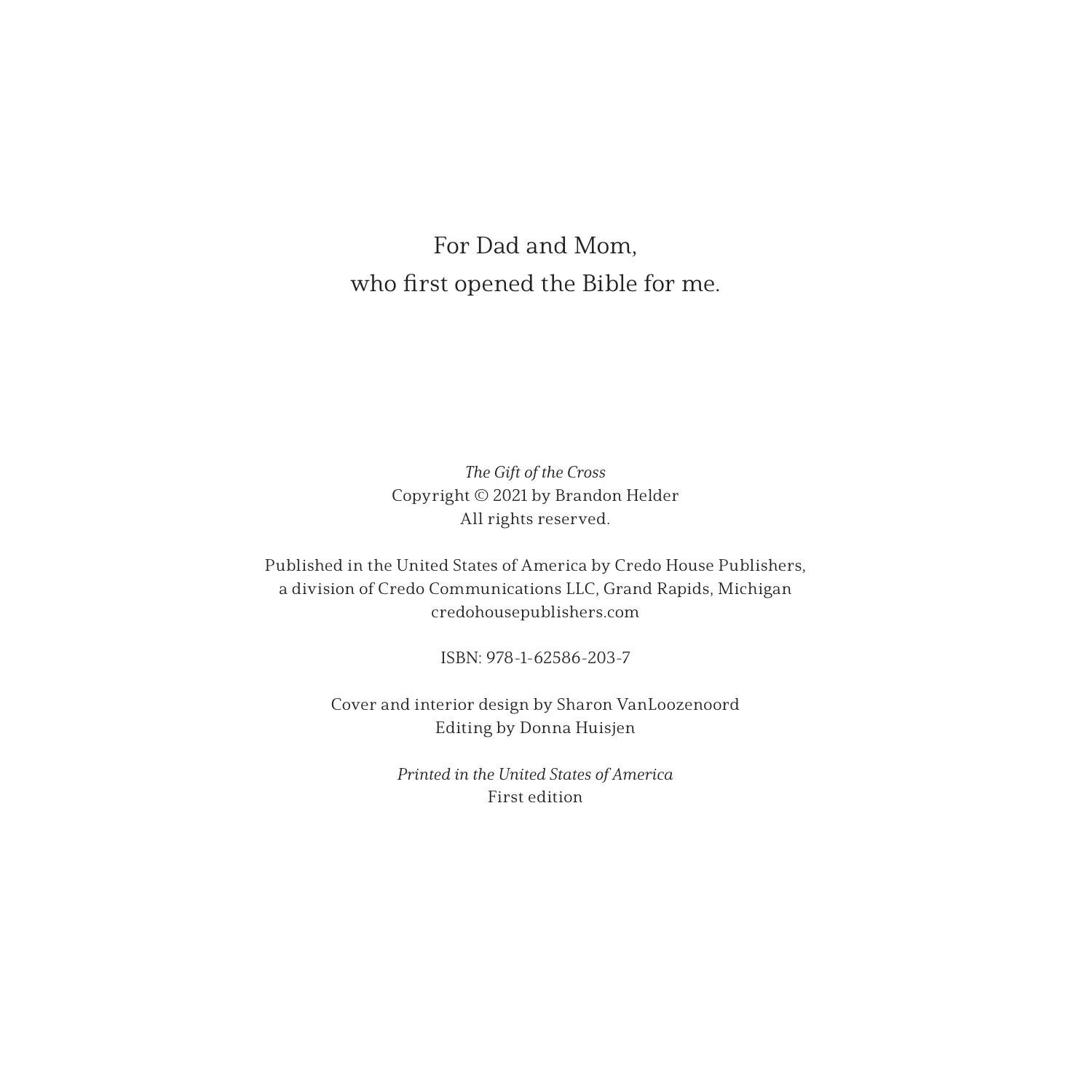LENT IS A TIME OF PREPARATION. During this season, Christians around the world fast and pray, focusing their minds and hearts on Christ's death and resurrection. For many of us, however, the Easter season can be obscured by distractions. Our attention often shifts away from Jesus's sacrifice and resurrection toward superficial things, like fancy clothing and baskets of eggs.

As parents and educators, it's important that we stop and reorient Easter in our homes and classrooms. This devotional and the Resurrection Blocks wooden block set were created in this hope. With each block, each story, each prayer, you can build with those you love lasting memories based upon eternal truths. It is my hope that, through this devotion, all will reflect on the truth of God's Word, will wonder at his love, and will remember and celebrate the mystery of our faith.

Christ has died. Christ is risen. Christ will come again.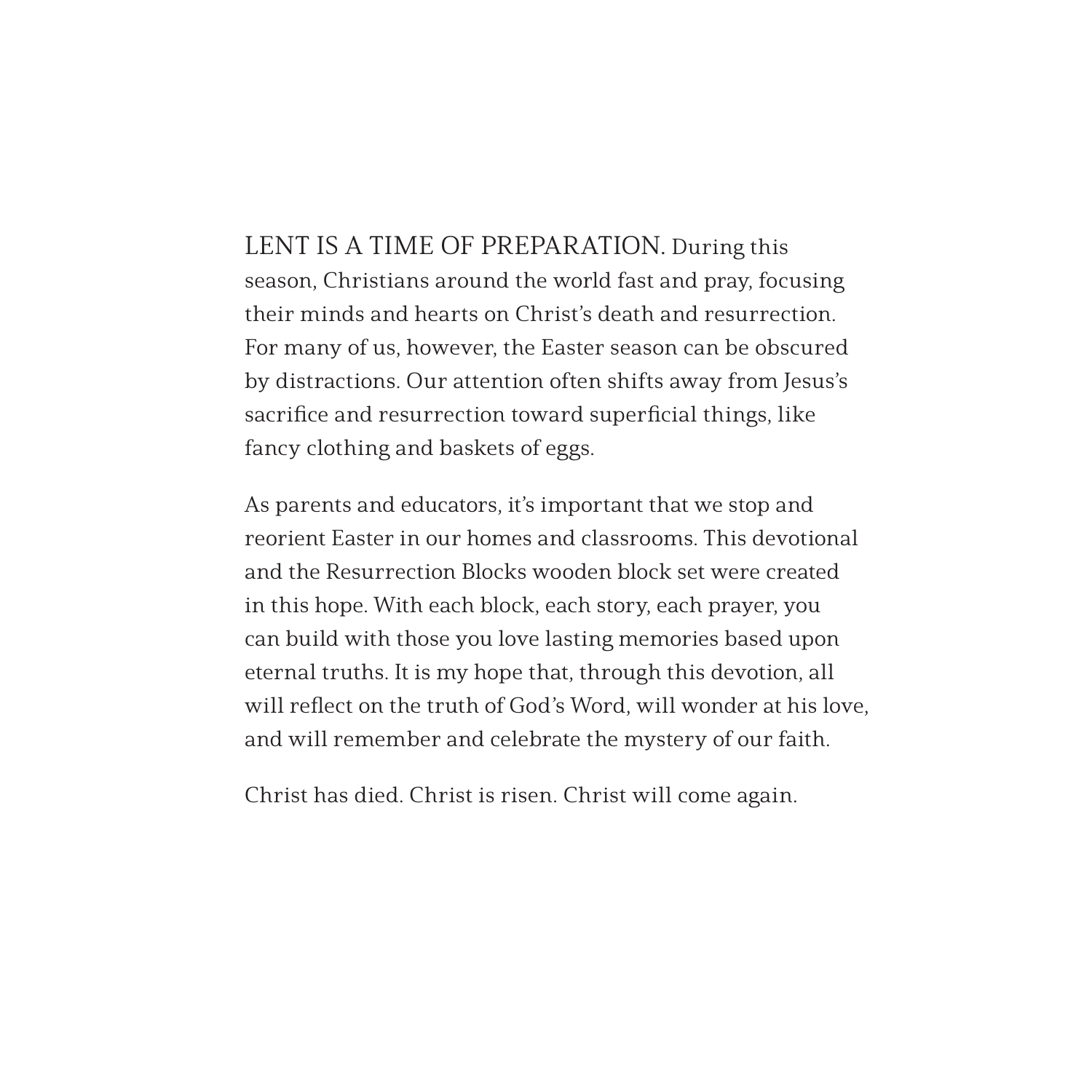### **Reading Plans**

Though this devotional is designed to align with the corresponding days of Holy Week, this may not be a realistic option for your home or classroom. Because schedules and contexts vary so greatly, consider how you might use

this devotional in your setting and adjust the pacing to meet the needs of your unique audience. Here are some possible schedules to consider as you prepare for this special time together.

| <b>DAILY DEVOTIONAL</b>             | <b>HOLY WEEK</b> | <b>SCHOOL WEEK</b>        | <b>THROUGHOUT LENT</b> |
|-------------------------------------|------------------|---------------------------|------------------------|
| DAY 1: Entering Jerusalem           | Palm Sunday      | Friday before Palm Sunday | First Sunday of Lent   |
| DAY 2: Jesus Anointed at Bethany    | Monday           | Monday                    | Second Sunday of Lent  |
| DAY 3: The Last Supper              | Tuesday          | Tuesday                   | Third Sunday of Lent   |
| DAY 4: Jesus Arrested at Gethsemane | Wednesday        | Wednesday                 | Fourth Sunday of Lent  |
| DAY 5: Peter Disowns Jesus          | Thursday         | Thursday                  | Fifth Sunday of Lent   |
| DAY 6: Jesus Sentenced to Death     | Friday           | Friday                    | Sixth Sunday of Lent   |
| DAY 7: The Burial of Jesus          | Saturday         | Add to Friday or Omit     | Optional               |
| <b>DAY 8: The Resurrection</b>      | Easter Sunday    | Monday after Easter       | Easter                 |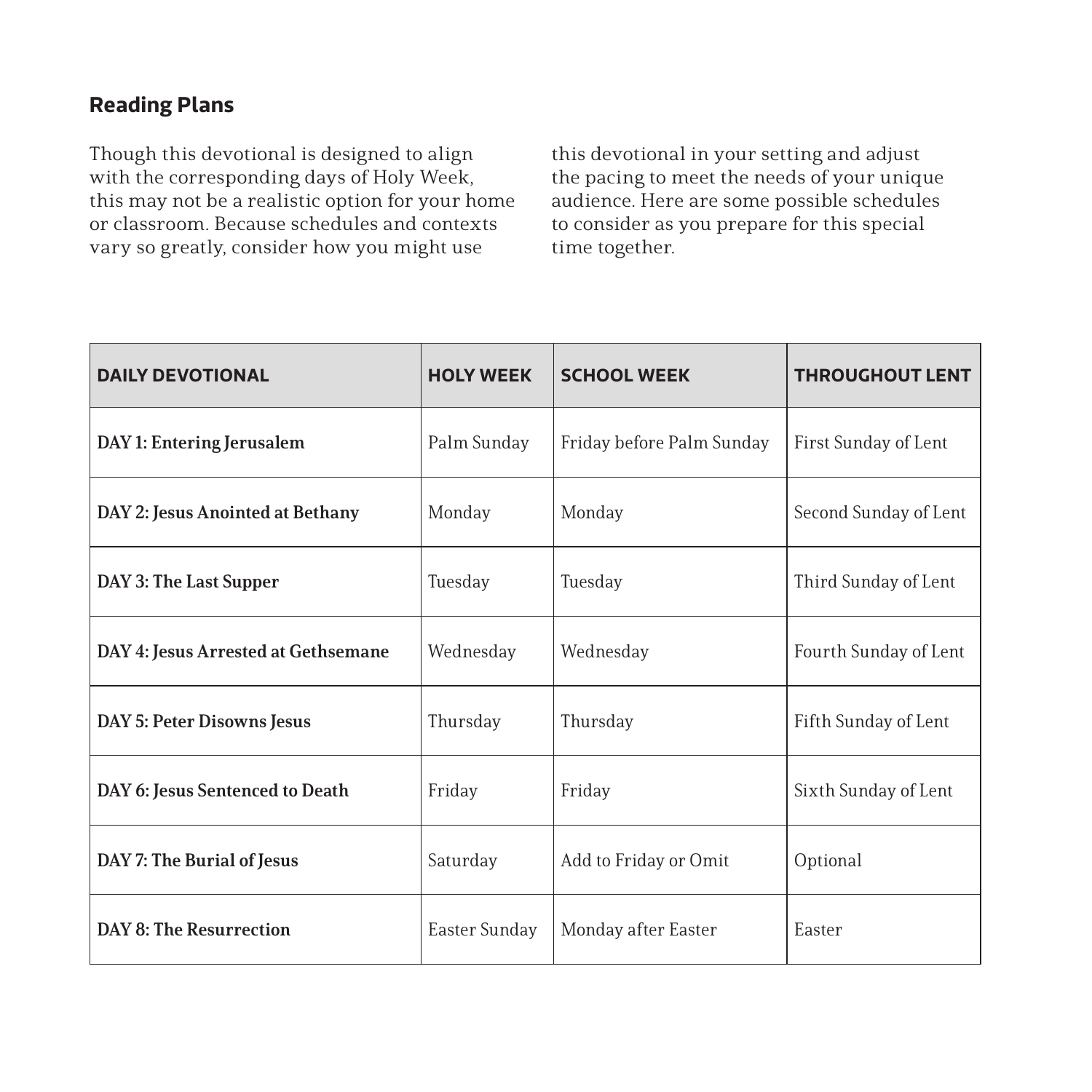### **Resurrection Blocks**

This devotional book can be enjoyed independently; however, it was created to be paired with the Resurrection Blocks wooden block set available for purchase at www.worshipwoodworks.com. When using this kit, a wooden block corresponding to each daily devotion is added to a stack, ultimately constructing a cross. Tactile and visual models like this engage children in meaningful ways and present a physical timeline of the events of Holy Week to be remembered and enjoyed again and again.



Before beginning this devotion with your family or classroom, you'll wrap each of the individual blocks in festive wrapping paper. To ensure that they are opened in the correct order, mark the outside with the numbers listed below.

Two nails have been included with your set. These will be needed for the Day 6: Christ Sentenced to Death reading. You will need to include these with the #6 block.

You'll also need a simple candle and something with which to light it. Where possible, and under careful supervision, allow children the honor of lighting and extinguishing the flame each day. If open flames are not permitted in your setting, a battery-operated tea light would work as well.

Finally, as you read, note that italicized words in the book are read aloud by the leader, while **bolded and italicized** words are recited by all. These phrases are printed on the back cover for participants to read if appropriate.

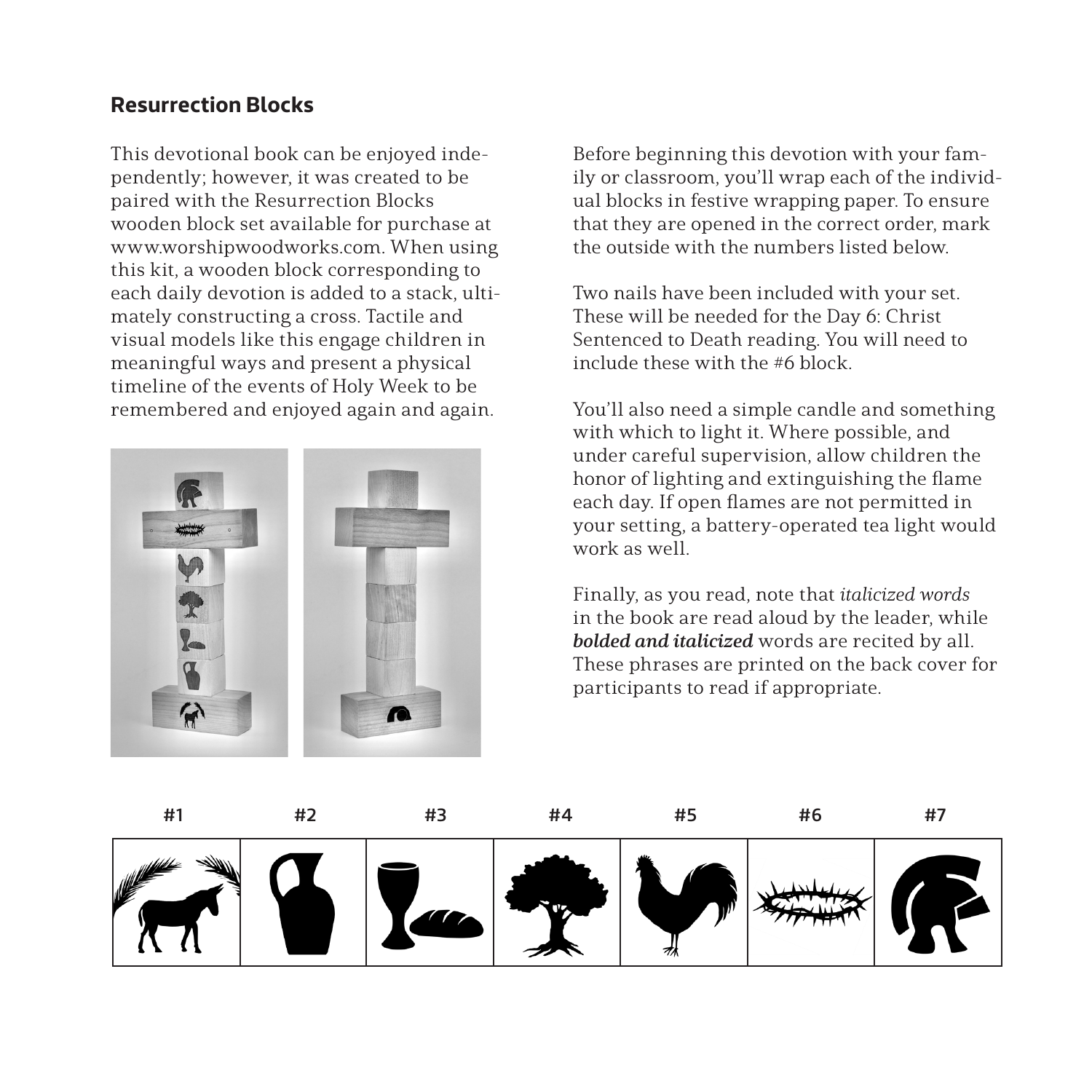

## **DAY 1: ENTERING JERUSALEM**

Matt. 21:1–11; Mark 11:1–11; Luke 19:29–40; John 12:12–19

### **Preparing**

Today we begin a time of remembering and celebrating Jesus's life, death, and resurrection. The time that stretches from Palm Sunday to Easter is called Holy Week. We'll begin our time by welcoming each other in this way: I'll say "The Lord be with you," and then you'll say "And also with you." You can see this written on the back cover if you want to read along.

Let's try this together:

The Lord be with you And also with you.

[Sit in a circle together and light the candle.]

We light the candle to remember Christ, the light of the world. Let's quiet our thoughts as we look at the flame.

### [**Resurrection Blocks:** Those using the Resurrection Block set should include this as well:]

Each day, we'll unwrap a new wooden block to add to our stack.

[Unwrap the wooden stand with the donkey and palm branches decoration.]

Each day we'll read from the Bible and discover together how the symbols on each block connect with the stories of Holy week. After we read, I'll say "This is the Word of the Lord," and then you'll say "Thanks be to God."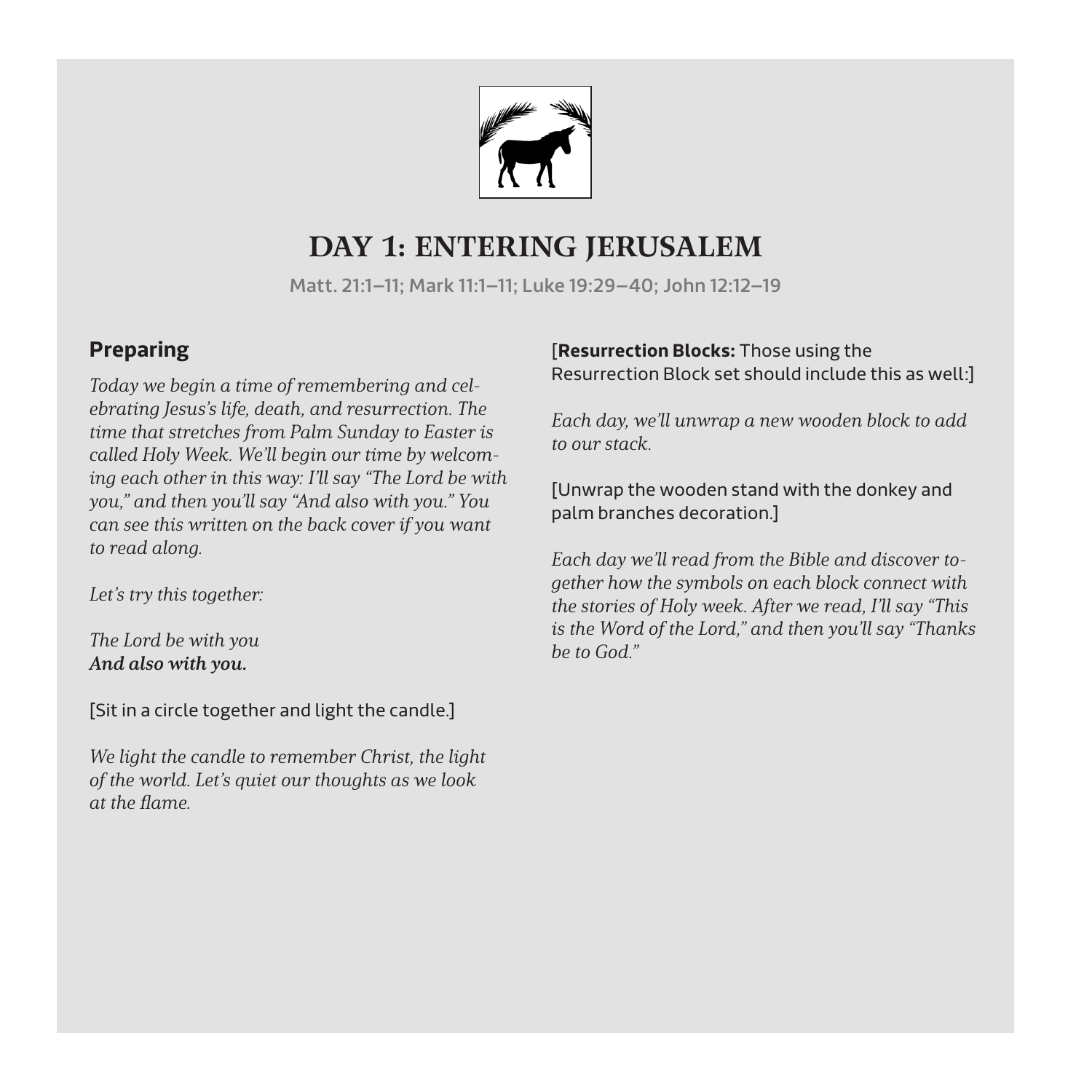### **Reading**

### Luke 19:29–40

As he approached Bethphage and Bethany at the hill called the Mount of Olives, he sent two of his disciples, saying to them, "Go to the village ahead of you, and as you enter it, you will find a colt tied there, which no one has ever ridden. Untie it and bring it here. If anyone asks you, 'Why are you untying it?' say, 'The Lord needs it.'"

Those who were sent ahead went and found it just as he had told them. As they were untying the colt, its owners asked them, "Why are you untying the colt?"

They replied, "The Lord needs it."

■ ■ ■

They brought it to Jesus, threw their cloaks on the colt and put Jesus on it. As he went along, people spread their cloaks on the road.

When he came near the place where the road goes down the Mount of Olives, the whole crowd of disciples began joyfully to praise God in loud voices for all the miracles they had seen:

"Blessed is the king who comes in the name of the Lord!" "Peace in heaven and glory in the highest!"

Some of the Pharisees in the crowd said to Jesus, "Teacher, rebuke your disciples!"

"I tell you," he replied, "if they keep quiet, the stones will cry out."

This is the Word of the Lord. Thanks be to God.

### **Reflecting**

Why do you think the crowds treated Jesus like a king?

What was Jesus thinking about as the people shouted "Hosanna"?

### **Praying**

Jesus, like those people shouting "Hosanna" thousands of years ago, we are excited and grateful that you have come to save us. Thank you for coming to earth and becoming a person to rescue us from ourselves. Help us to respond by living lives of praise to you. Amen.

### **Remembering**

Each day, after we pray, we will end by sharing what we Christians around the world believe about Jesus. I'll begin by saying "Together we remember and share what we believe," and then we'll together say "Christ has died. Christ has risen. Christ will come again." Let's try this together:

Together we remember and share what we believe: Christ has died. Christ has risen. Christ will come again.

### **Responding**

Just as the crowd of people shouted praise to Jesus, we know that creation sings praise to God as well. Jesus even said that the stones would cry out if the disciples and the crowd didn't. Read Job 12:7–10 and then spend some time outside. Notice how each plant, each animal, the water, and the land all sing their own unique praises to God.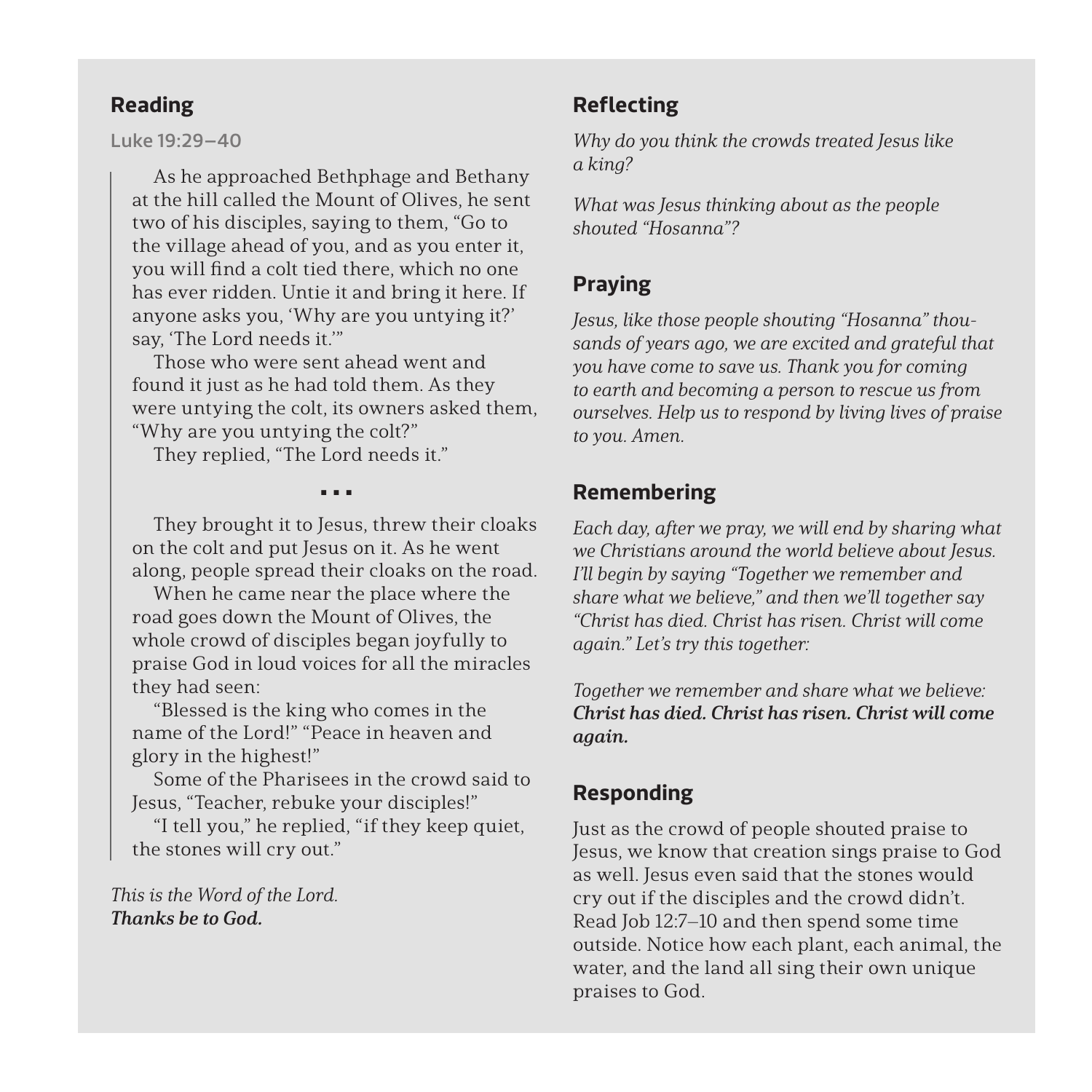# **THE RESURRECTION BLOCKS**



Entering Jerusalem







DAY<sub>5</sub> Peter Disowns Jesus









DAY<sub>6</sub> Jesus Sentenced to Death



DAY 3 The Last Supper







DAY<sub>7</sub> The Burial of Jesus



DAY 4 Jesus Arrested at Gethsemane







DAY 8 The Resurrection